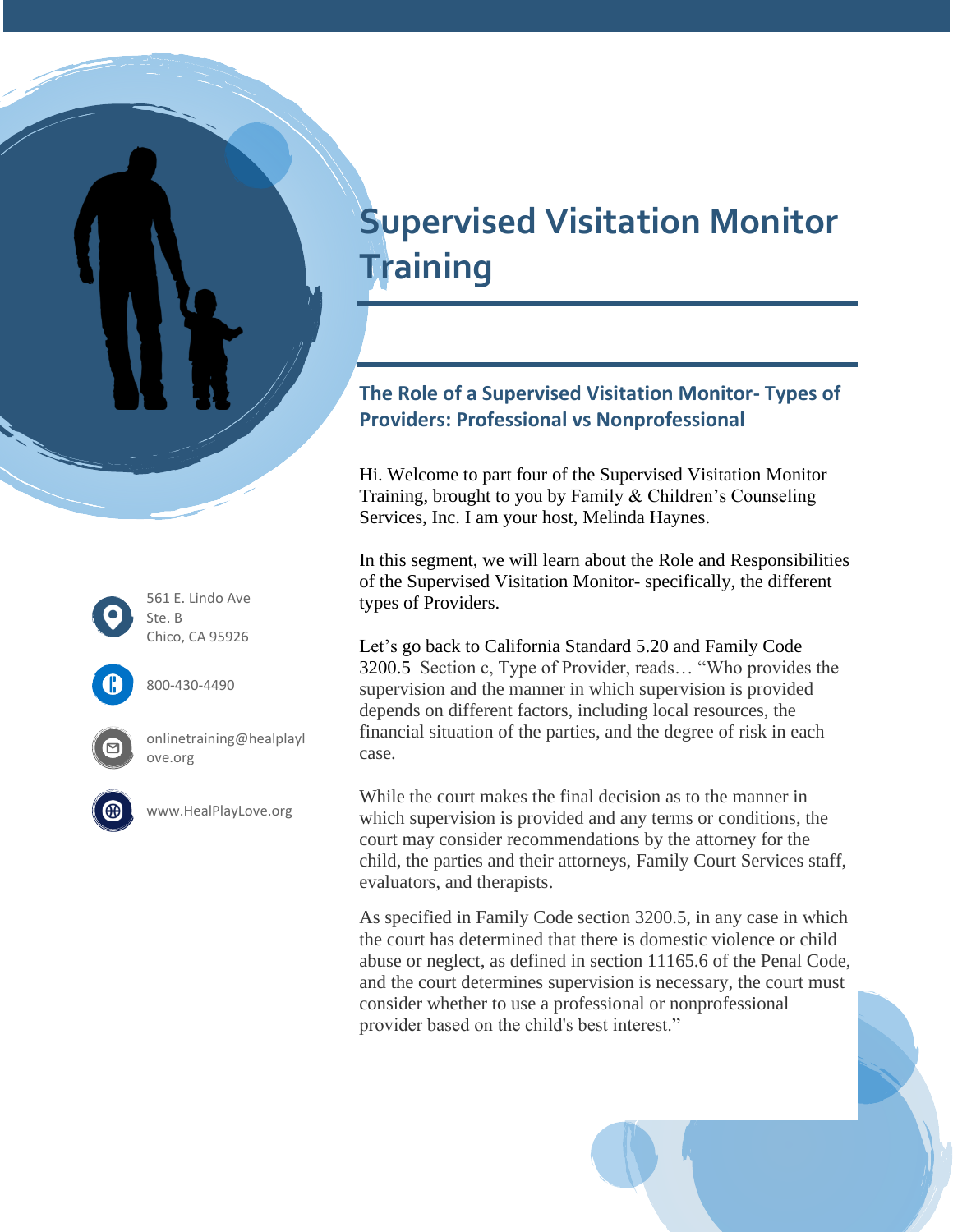## **What's the difference between a Professional and Nonprofessional Provider?**

A professional Provider is someone who is paid for their supervision services. The Professional Provider typically does not know the family or have any social ties to either parent. A Nonprofessional Provider is usually a friend or family member of one or both of the parents.

Section d, Qualifications of nonprofessional providers, reads as follows:

#### **(d) Qualifications of nonprofessional providers**

- (1) A "nonprofessional provider" is any person who is not paid for providing supervised visitation services. Unless otherwise ordered by the court or stipulated by the parties, the nonprofessional provider must:
	- (A) Have no record of a conviction for child molestation, child abuse, or other crimes against a person;
	- (B) Have proof of automobile insurance if transporting the child;
	- (C) Have no current or past court order in which the provider is the person being supervised; and
	- (D) Agree to adhere to and enforce the court order regarding supervised visitation.
- (2) Unless otherwise ordered by the court or stipulated by the parties, the nonprofessional provider should:
	- (A) Be 21 years of age or older;
	- (B) Have no record of conviction for driving under the influence (DUI) within the last 5 years;
	- (C) Not have been on probation or parole for the last 10 years;
	- (D) Have no civil, criminal, or juvenile restraining orders within the last 10 years; and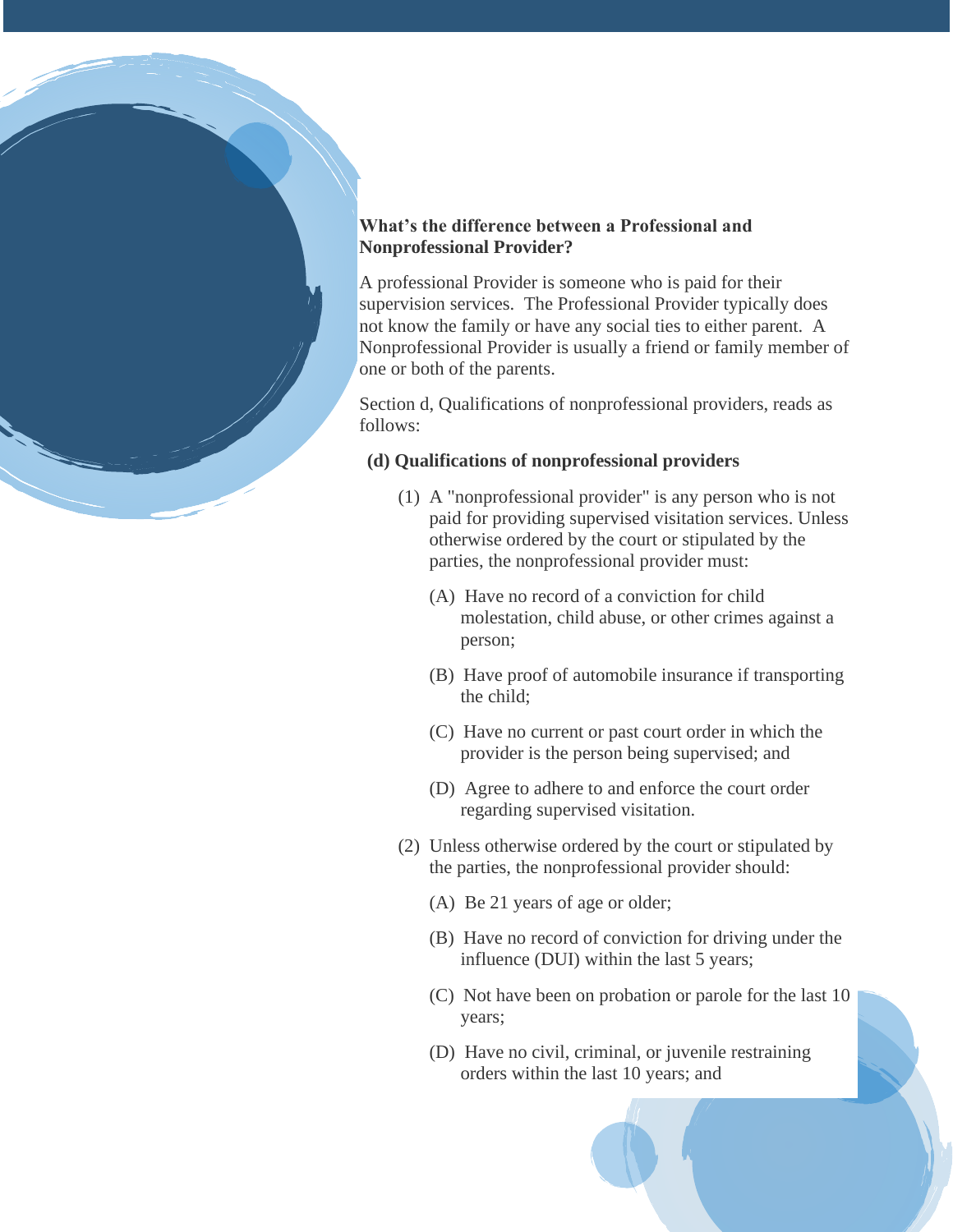

(E) Not be financially dependent on the person being supervised.

Section e, Qualifications of Professional Providers reads…

### **(e) Qualifications of professional providers**

A "professional provider" is any person paid for providing supervised visitation services, or an independent contractor, employee, intern, or volunteer operating independently or through a supervised visitation center or agency. The professional provider must:

- (1) Be 21 years of age or older;
- (2) Have no record of conviction for driving under the influence (DUI) within the last 5 years;
- (3) Not have been on probation or parole for the last 10 years;
- (4) Have no record of a conviction for child molestation, child abuse, or other crimes against a person;
- (5) Have proof of automobile insurance if transporting the child;
- (6) Have no civil, criminal, or juvenile restraining orders within the last 10 years;
- (7) Have no current or past court order in which the provider is the person being supervised;
- (8) Be able to speak the language of the party being supervised and of the child, or the provider must provide a neutral interpreter over the age of 18 who is able to do so;
- (9) Agree to adhere to and enforce the court order regarding supervised visitation;
- (10) Meet the training requirements stated in (f); and
- (11) Sign a declaration or *Declaration of Supervised Visitation Provider* (form FL-324) stating that all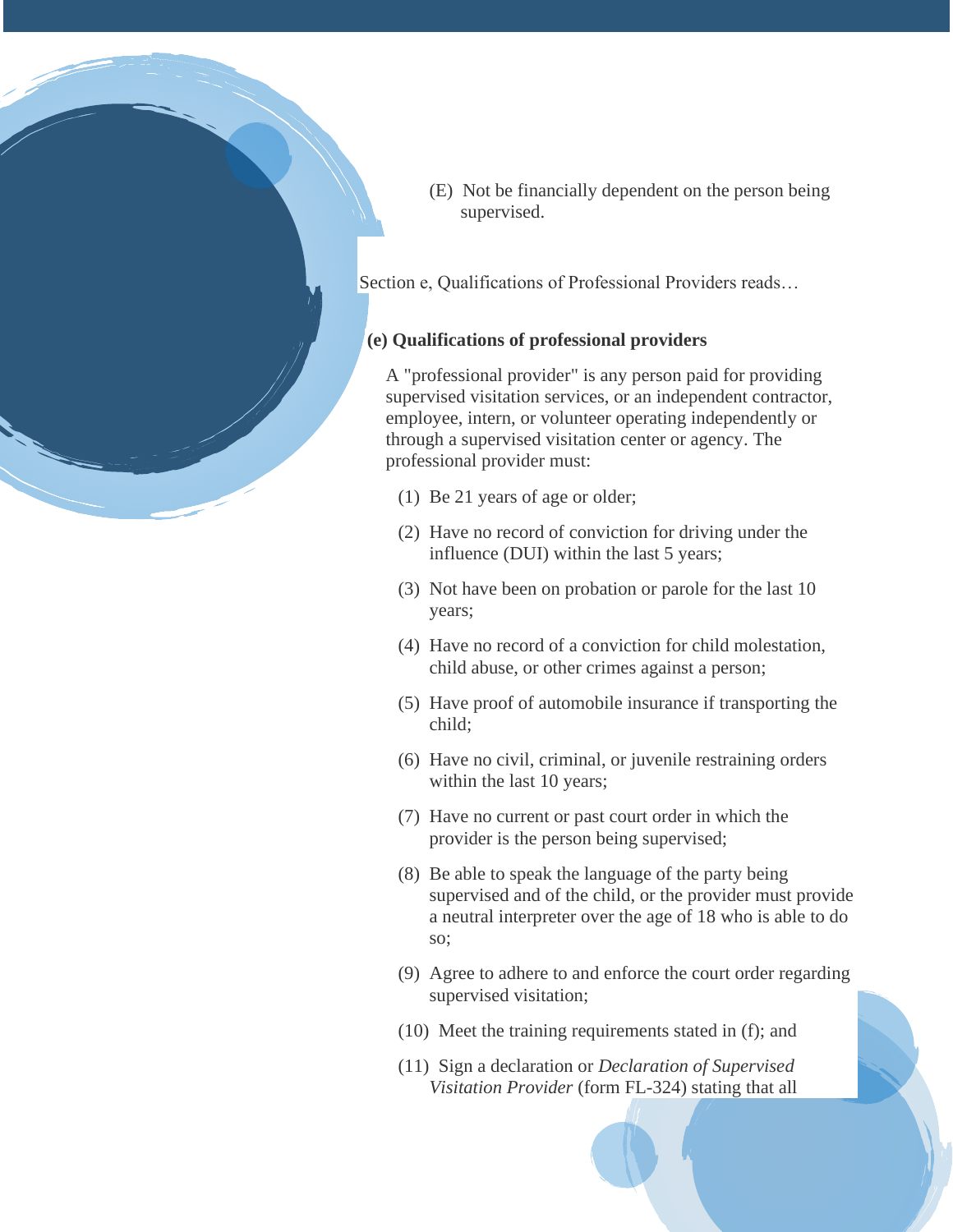requirements to be a professional provider have been met.

If you are an employee of Family & Children's Counseling Services, Inc. OR IF YOU ARE EMPLOYED BY ANOTHER AGENCY, and you will be supervising visits as part of your employment, you will be considered a Professional Provider.

**Please review the Nonprofessional Guidelines here if you will be a Nonprofessional Provider.** 

<https://www.courts.ca.gov/documents/NonProfGuide2005.pdf>

**Section f, Training for providers, was covered in the first video, but the topics are listed here again for convenience.**

#### **(f) Training for providers**

- (1) Each court is encouraged to make available to all providers informational materials about the role of a provider, the terms and conditions of supervised visitation, and the legal responsibilities and obligations of a provider under this standard.
- (2) In addition, professional providers must receive 24 hours of training that includes the following subjects:
	- (A) The role of a professional provider;
	- (B) Child abuse reporting laws;
	- (C) Record-keeping procedures;
	- (D) Screening, monitoring, and termination of visitation;
	- (E) Developmental needs of children;
	- (F) Legal responsibilities and obligations of a provider;
	- (G) Cultural sensitivity;
	- (H) Conflicts of interest;
	- (I) Confidentiality;
	- (J) Issues relating to substance abuse, child abuse, sexual abuse, and domestic violence; and
	- (K) Basic knowledge of family and juvenile law.